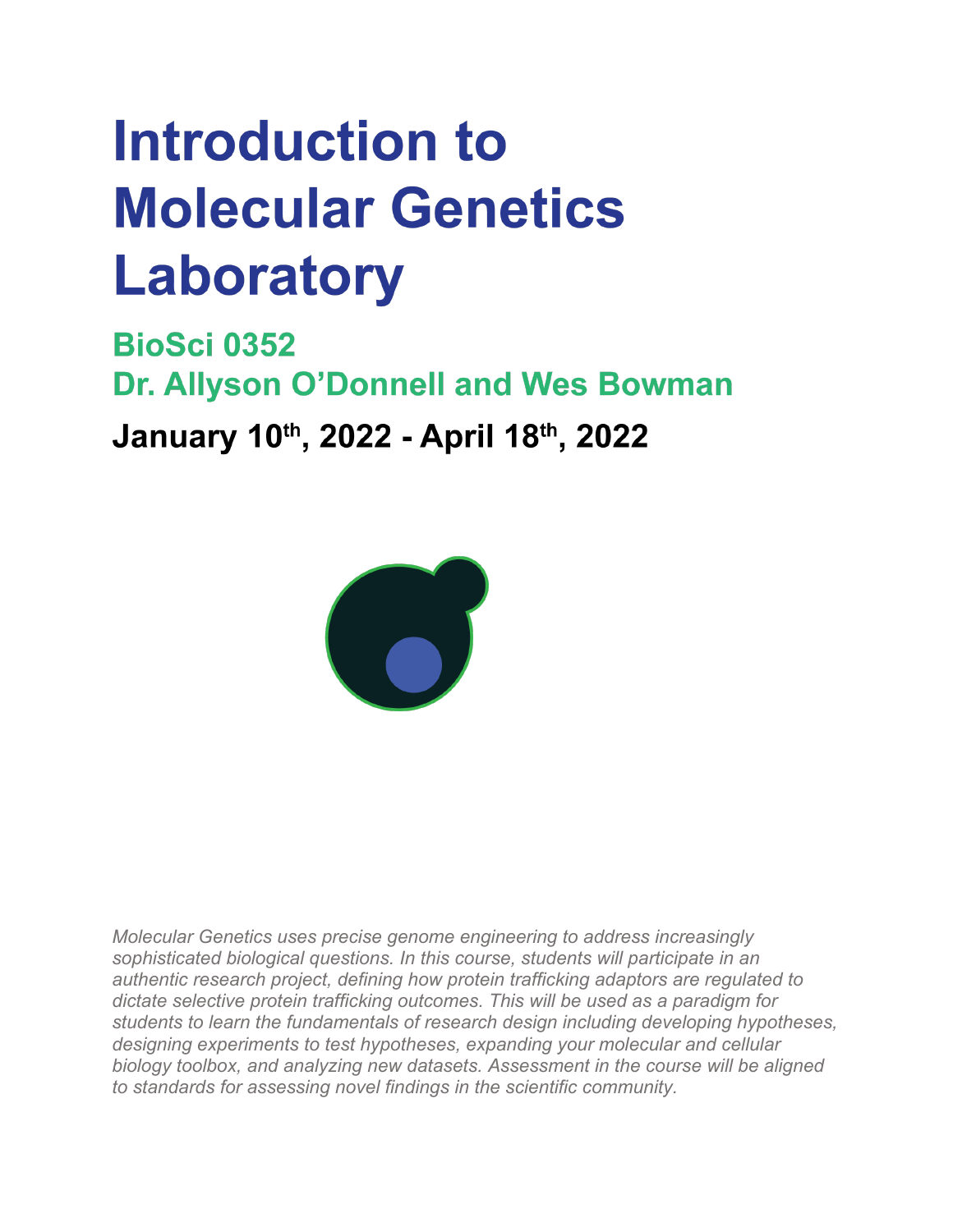# **Table of Contents**

| General information on the course                                                                                                                                                                                                                                                                                                                                                                              | page 3                                                                                                                                                        |  |
|----------------------------------------------------------------------------------------------------------------------------------------------------------------------------------------------------------------------------------------------------------------------------------------------------------------------------------------------------------------------------------------------------------------|---------------------------------------------------------------------------------------------------------------------------------------------------------------|--|
| Pre- and co-requisites                                                                                                                                                                                                                                                                                                                                                                                         | page 4                                                                                                                                                        |  |
| Course Objectives                                                                                                                                                                                                                                                                                                                                                                                              | page 4                                                                                                                                                        |  |
| Tentative Lab Schedule                                                                                                                                                                                                                                                                                                                                                                                         | pages 5-8                                                                                                                                                     |  |
| Course Requirements and Grading<br>Course attendance<br>Pre-course preparation and timeliness<br>Lab conduct, professionalism, and participation<br>COVID-19 safety measures<br>Computers<br>Text and materials for this course<br>Communication and course information<br>Assignments and lab notebook checks<br>Keeping a lab notebook***<br><b>Grading Summary</b><br><b>Grading Scale</b><br>Zoom policies | pages $8-16$<br>page 8<br>page 8-9<br>page 9<br>page 9-10<br>page 10<br>page 10<br>page 10<br>page 10-11<br>pages $11-12$<br>page 13<br>page 13<br>page 13-16 |  |
| Academic Integrity Policy                                                                                                                                                                                                                                                                                                                                                                                      | page 16                                                                                                                                                       |  |
| Disabilities resource services                                                                                                                                                                                                                                                                                                                                                                                 | page 16                                                                                                                                                       |  |
| Diversity and Inclusion                                                                                                                                                                                                                                                                                                                                                                                        | page 16                                                                                                                                                       |  |
| Classroom recording                                                                                                                                                                                                                                                                                                                                                                                            | page 16                                                                                                                                                       |  |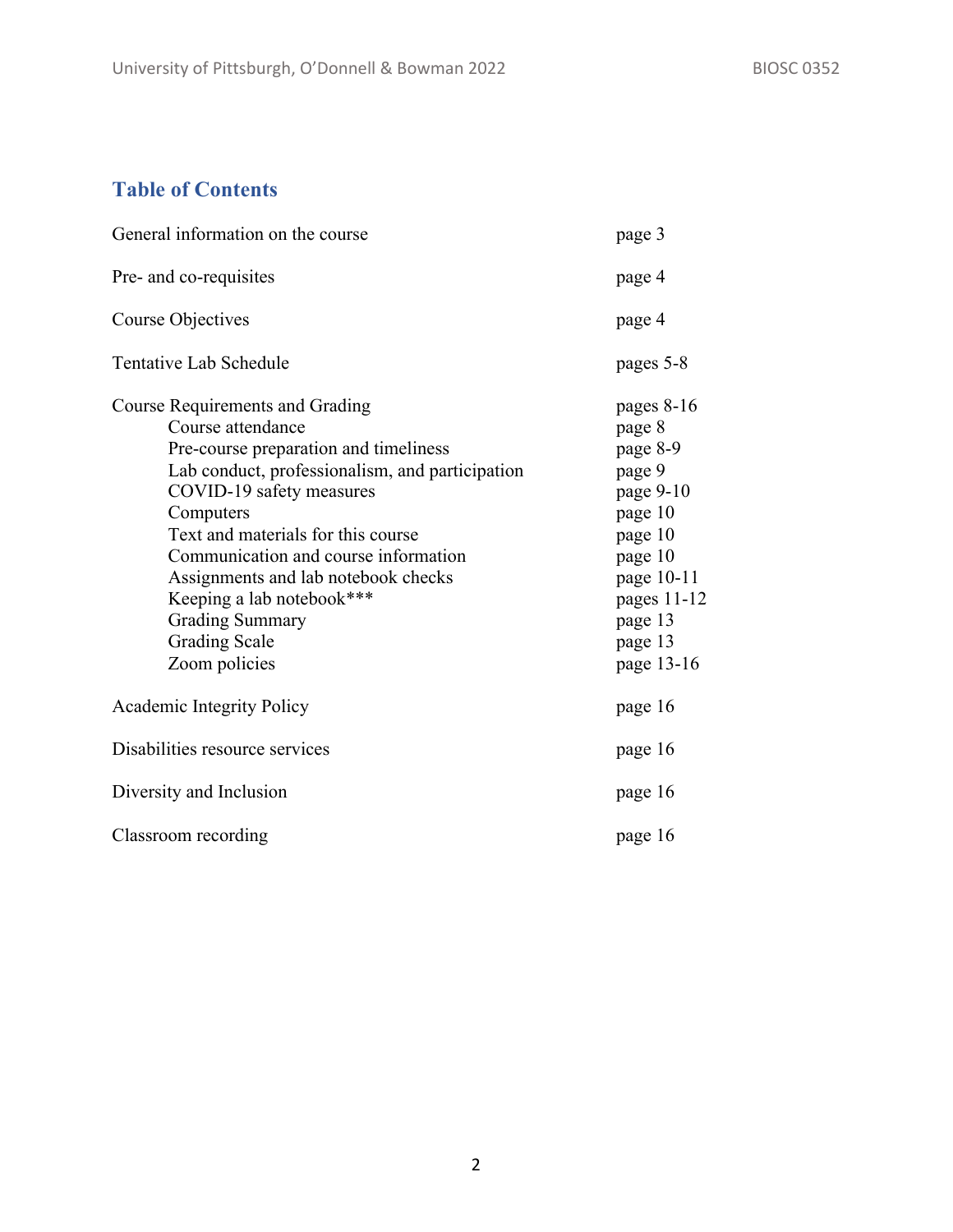### **BioSci 0352 Introduction to Molecular Genetics Laboratory**

# **Syllabus**

**Spring 2022**

# **General Information**

Lab Timing **Locations** 

Mondays 1:00pm-4:50pm Prelab lecture – A221 Langley Hall Lab - A146-148 Langley Hall

**Instructors: Dr. Allyson O'Donnell** A314 Langley Hall 412-648-4270 allyod@pitt.edu www.odonnelllab.com

> Ray (Wes) Bowman A312 Langley Hall 412-648-4289 rwb42@pitt.edu

**Teaching Assistants:** Katherine Oppenheimer KGO5@pitt.edu

> Nikolai Makhov NAM216@pitt.edu

# **Office Hours**

Office hours for Ally O'Donnell or Wes Bowman can be arranged by appointment between 9:30AM to 5:00PM M-F. Please e-mail to schedule a virtual or in person office visit or schedule a time with one of us during our appointed lab meeting time. We are always happy to help you advance your understanding of cell biology!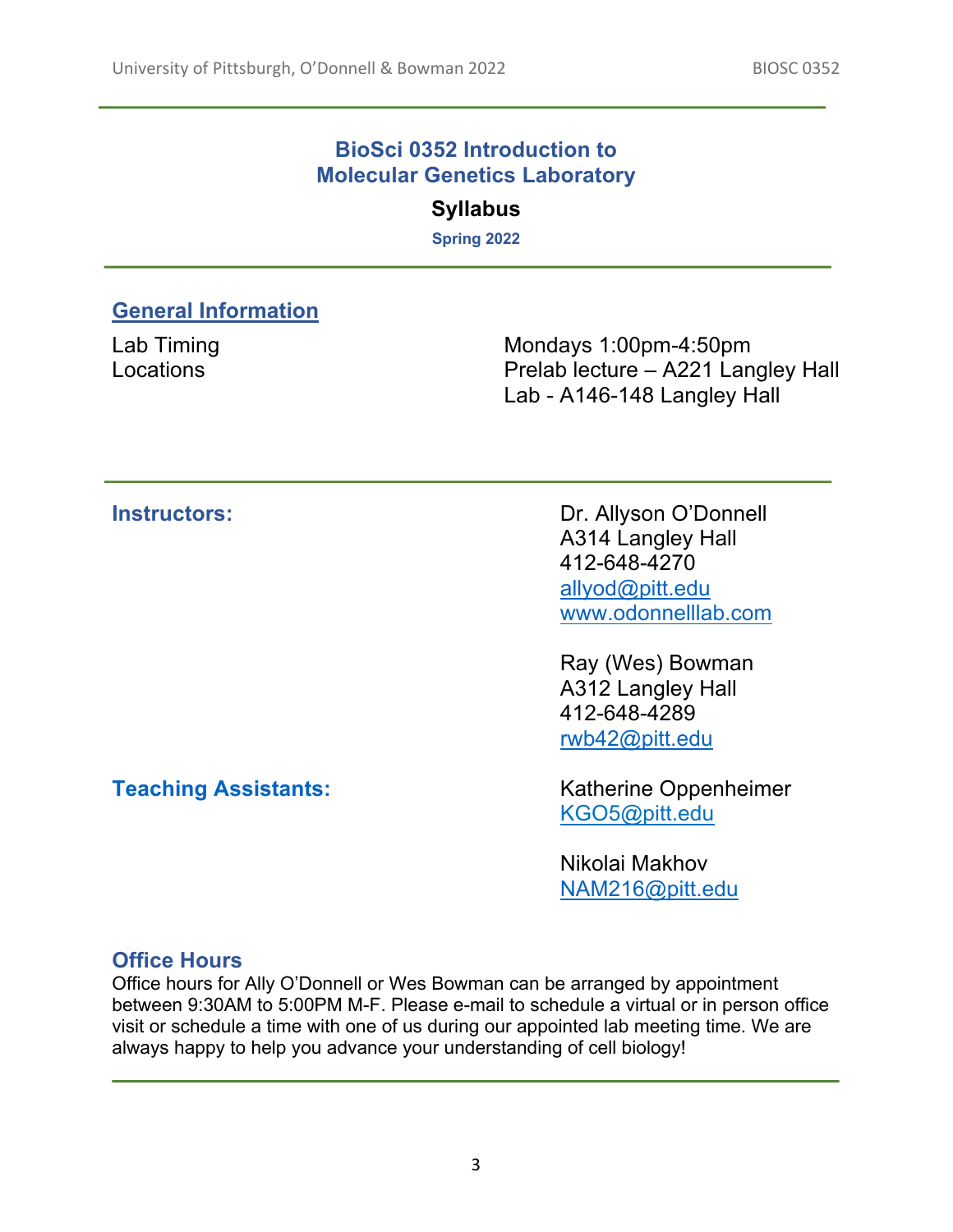# **Pre- and Co-requisites**

The prerequisite for the course is BIOSC 0060 or 0067 or 0068 or 0191 or 0080 or BIOL 0102 or 0121 and BIOSC 0350 or 0355 or BIOL 0203 or 0350. Minimum grade for prerequisites is a C. Having taken and passed General Chemistry I will be helpful but is not required.

# **Course Objectives**

We will employ the simple eukaryote *Saccharomyces cerevisiae* to explore molecular genetics and cell biology. The projects planned will lead to the following learning experiences:

#### 1. Nature of Science

*Students should be able to:*

- Predict outcomes of experiments.
- Interpret results, including an evaluation of positive and negative controls
- Design an experiment to address a research question of interest
- Understand the importance of reproducibility
- Consider how data analyses impacts results
- Develop an appreciation for the scientific literature
- Maintain a lab notebook and record observations that will be needed for future publication

#### 2. Nature of Lab Research

*Students should be able to:*

- Manipulate yeast strains in a high-throughput manner
- Assess phenotypes and protein localization by manual or automated scoring methods
- Work with databases to assign gene ontologies (bioinformatics)
- Grow yeast cultures and calculate culture densities
- Make serial dilutions
- Set up a polymerase chain reaction
- Extract proteins from eukaryotic cells
- Detect proteins using immunoblotting and IR-dye technology
- Use antibodies appropriately to bind to target proteins
- Use a fluorescence microscope to assess protein localization
- Genetically engineer yeast cells to express a protein of interest

#### 3. Nature of Yeast Genetics

*Students should be able to:*

- Describe how genes are deleted or tagged in yeast
- Understand the utility of library collections of yeast strains
- Understand what yeast need to grow and how treatments impact growth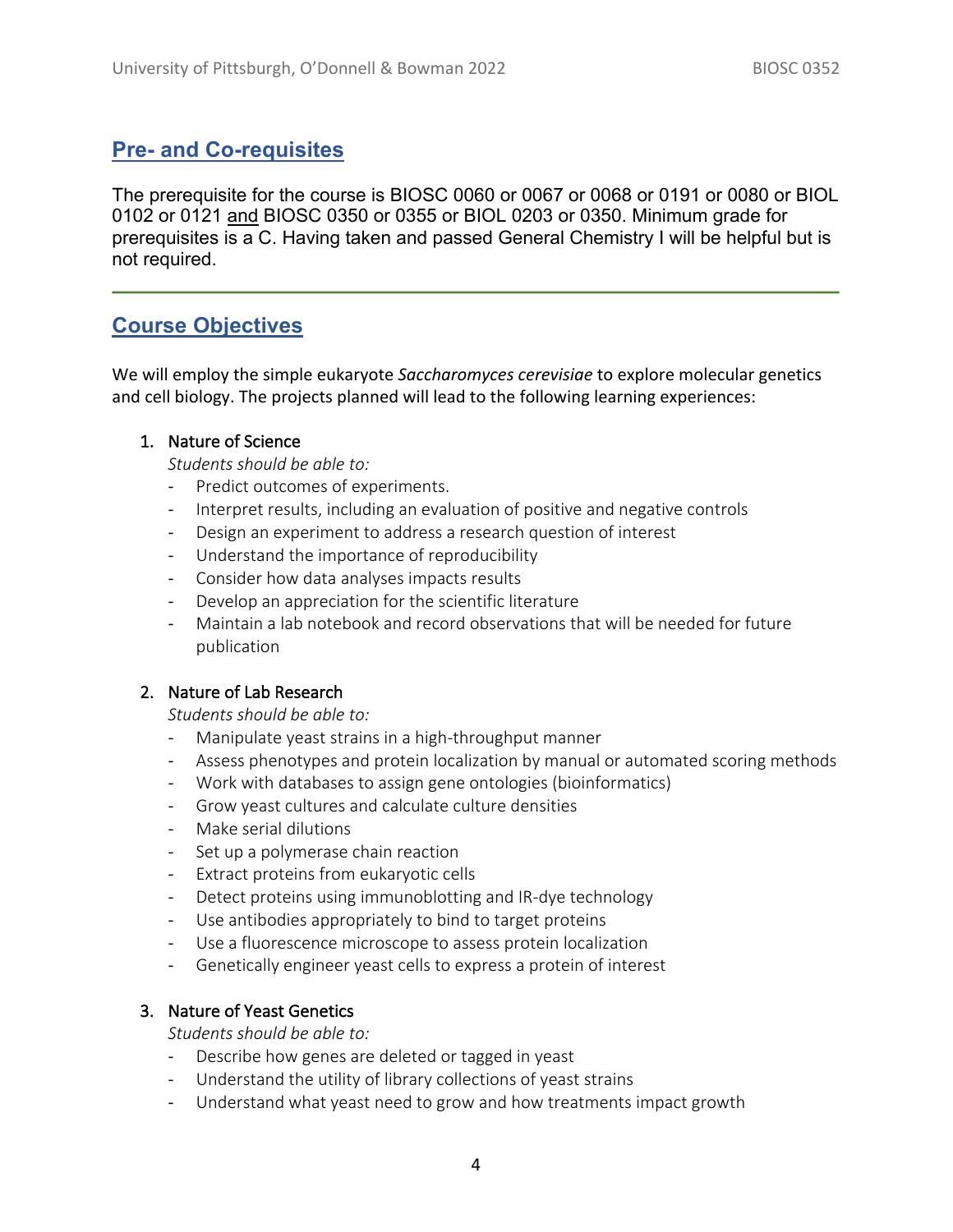- Describe how plasmids are maintained in yeast (genetic complementation)
- Appreciate the utility of model organisms in advancing science
- Describe how mutants of a protein can be used to help define the function for that protein

A tentative class schedule is shown below. More detailed schedules, protocols and background information will be posted on Lab Archives/ or sent to you via email. Note that many lab sessions will have overlapping content and, as with authentic research in a lab, the experiments continue from one lab to the next. *This emphasizes the need to build on prior content and ideas so please do come talk to Allyson or Wes if you are unsure of a concept. We are happy to help you!*

| January 10th | <b>Introduction</b><br>This session will be held via Zoom only.<br>**This is a critical foundational lab class to<br>participate in and so if you are on the waiting<br>list for this course please plan to attend.                                                                                                                                                                                                                                                                                                                                                                                                                                                       |
|--------------|---------------------------------------------------------------------------------------------------------------------------------------------------------------------------------------------------------------------------------------------------------------------------------------------------------------------------------------------------------------------------------------------------------------------------------------------------------------------------------------------------------------------------------------------------------------------------------------------------------------------------------------------------------------------------|
| January 17th | <b>Martin Luther King Jr Day</b><br>No class.<br>Please read the tandem fluorescent timer<br>paper listed in your assignments table for<br>discussion on January 24 <sup>th</sup> .                                                                                                                                                                                                                                                                                                                                                                                                                                                                                       |
| January 24th | <b>Experiment 1:</b><br><b>Analyses and discussion of TFT library</b><br>screen<br>This session will be held via Zoom only.<br>Students will be given the tandem fluorescent<br>timer library data sets for WT (control) or $a/y1\Delta$<br>$a/y2\Delta$ cells (experimental). We will discuss the<br>tandem fluorescent timer technology at length<br>and how this data set was generated. We will<br>discuss the TFT paper that is posted as an<br>assigned reading in a journal club style format.<br>Students will learn to use the Saccharomyces<br>Genome Database to find information on a<br>gene's function as this will be needed in<br>subsequent lab classes. |
| January 31st | <b>Experiment 2:</b>                                                                                                                                                                                                                                                                                                                                                                                                                                                                                                                                                                                                                                                      |

# **Tentative Course Schedule**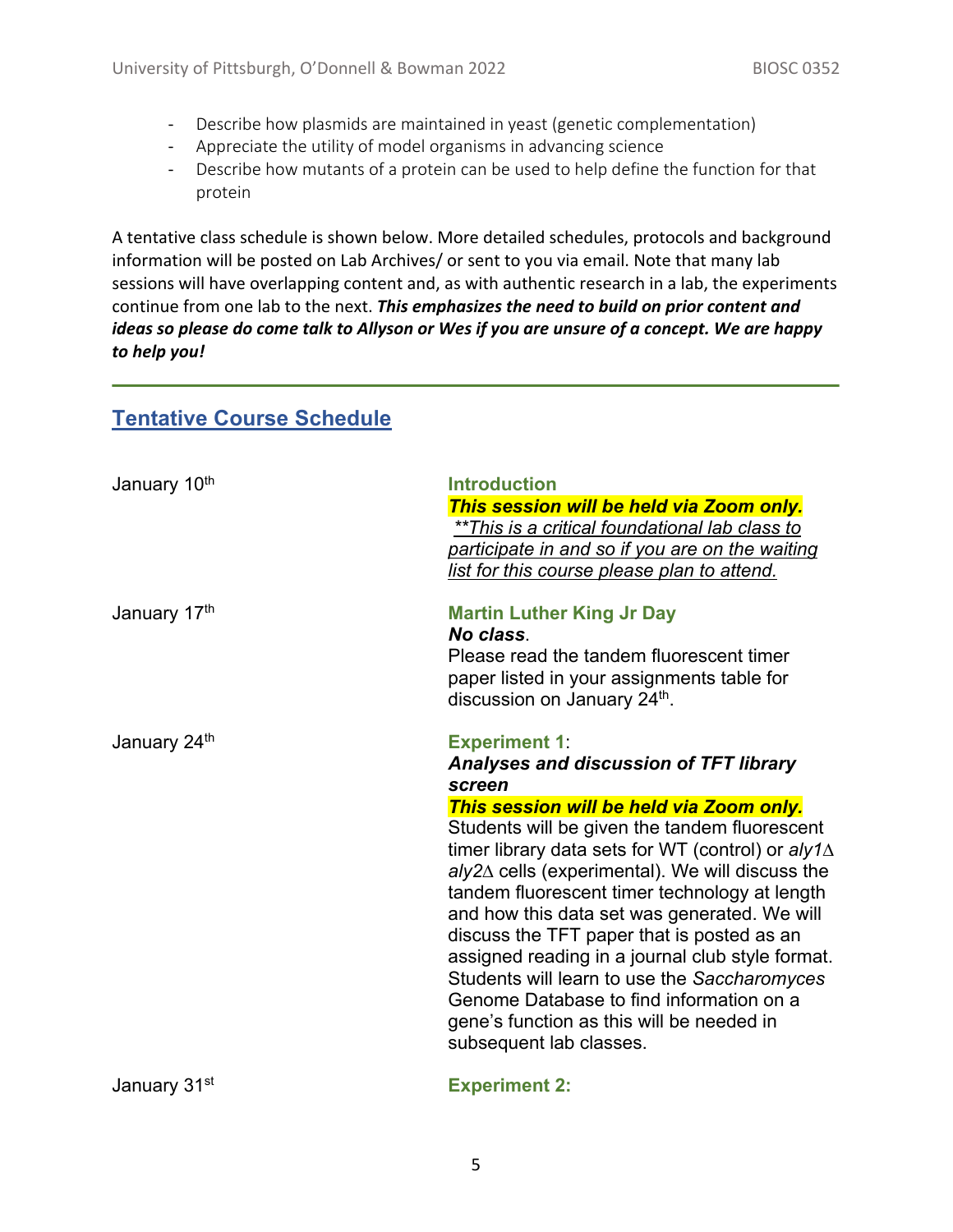#### *Analyses of yeast high content imaging plates and discussion of results This session will be in person*

We will have completed the high-content imaging of the TFT libraries as described in the last lab and will now examine what membrane proteins showed the most dramatic changes in the absence of *aly1*∆ *aly2*∆. We will begin to consider the gene candidates together and talk about follow up analyses as well as work on background for a presentation on the membrane proteins of interest. Students should read the Nikko and Pelham paper on  $\alpha$ arrestins and their function for the following week.

#### February 7th **Experiment 3a:** *Cell cytometry This session will be in person*

Students will set up 96-well plates for measurements of fluorescence intensity using the cytometer. We will use multiple conditions here to assess abundance changes. In addition, students will design primers for candidates that seem strong from the fluorescence microscopy datasets, and we will work on background presentations for membrane proteins of interest. We will discuss the Nikko and Pelham paper on  $\alpha$ -arrestins in a journal club-style format.

#### February 14<sup>th</sup> **Experiment 3b:** *Cell cytometry data analyses This session will be in person*

Students will explore the results of their cell cytometry data and make comparisons between this and the fluorescence microscopy imaging data. We will discuss how cell cytometry differs in its abilities compared to microscopy, reviewing pros and cons of each. We will discuss upcoming group presentations.

#### February 21st **Candidate presentations:**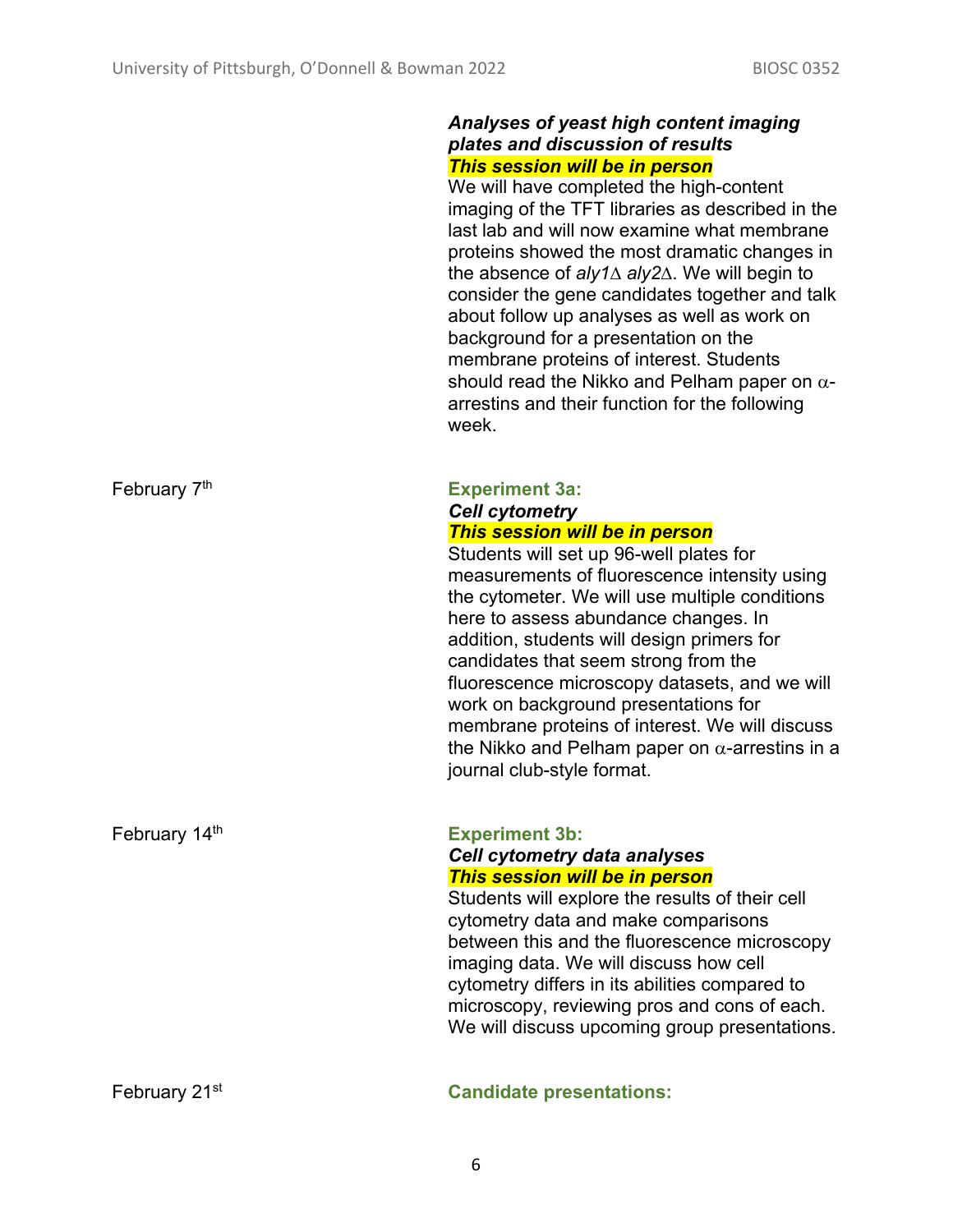|                        | <b>This session will be in person</b><br>Groups will present a brief review of<br>background literature on membrane protein<br>candidates to be pursued in student-driven<br>projects.                                                                                                                                                                                                                                                             |
|------------------------|----------------------------------------------------------------------------------------------------------------------------------------------------------------------------------------------------------------------------------------------------------------------------------------------------------------------------------------------------------------------------------------------------------------------------------------------------|
| February 28th          | <b>Experiment 4:</b><br>This session will be in person<br>PCR to tag membrane proteins with the<br>tandem fluorescent timer in WT and<br>aly1 $\Delta$ aly2 $\Delta$ cells<br>PCR to amplify the tFT cassette with regions of<br>homology to the membrane protein of interest.<br>Yeast transformation to insert cassette into<br>cells.                                                                                                           |
| March 7 <sup>th</sup>  | <b>Spring break</b><br>No class.                                                                                                                                                                                                                                                                                                                                                                                                                   |
| March 14th             | <b>Experiment 5:</b><br>This session will be in person<br>PCR to assess genetic engineering of yeast<br>cells<br>PCR to determine if the tFT cassette has<br>indeed tagged the membrane protein of<br>interest.                                                                                                                                                                                                                                    |
| March 21 <sup>st</sup> | <b>Experiment 6:</b><br>This session will be in person<br>Immunoblotting of original and newly<br>created membrane proteins tagged with tFT<br>in comparison with strains from original<br>library<br>Students will extract protein from yeast cells<br>and load SDS-PAGE gels to resolve these<br>extracts. The proteins on the gels will be<br>transferred to a membrane support and<br>immunoblotted to detect the tFT proteins of<br>interest. |
| March 28th             | <b>Experiment 7:</b>                                                                                                                                                                                                                                                                                                                                                                                                                               |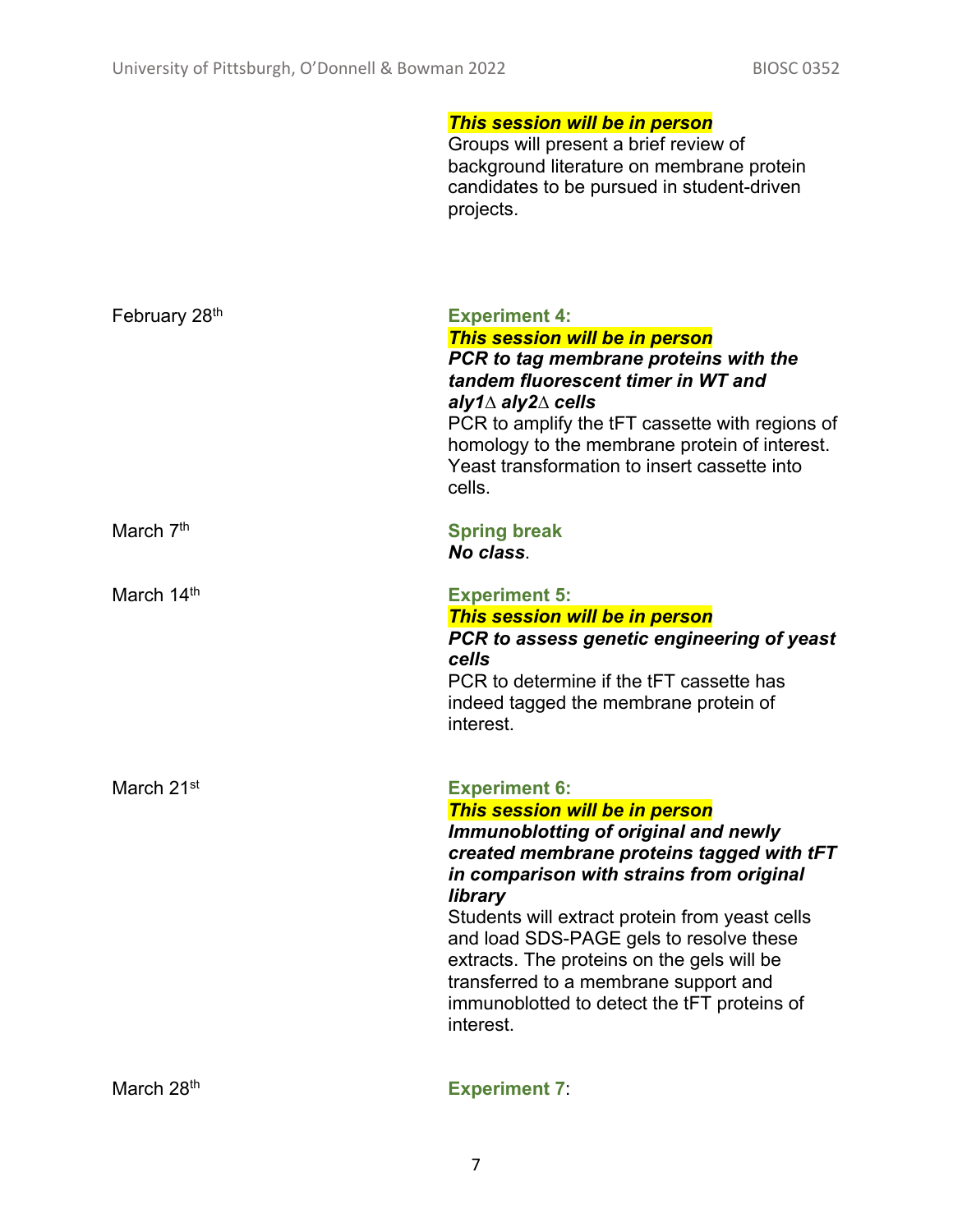|                        | This session will be in person<br>Microscopy of membrane-tFT proteins<br>Students will assess the localization of their<br>tFT-tagged membrane proteins in comparison<br>to the original library-borne copy and determine<br>if the original localization data agrees with this<br>new replicate data set.                                         |
|------------------------|----------------------------------------------------------------------------------------------------------------------------------------------------------------------------------------------------------------------------------------------------------------------------------------------------------------------------------------------------|
| April 4 <sup>th</sup>  | Data analyses for Expts 6 & 7:<br>This session will be in person<br>Image and immunoblot analyses<br>Students will assess the results of Experiments<br>6 and 7. Data will be quantified, and<br>interpretations considered.                                                                                                                       |
| April 11 <sup>th</sup> | <b>Preparing presentations and discussion of</b><br>data sets<br>This session will be in person<br>Students will have the opportunity to work on<br>their final PowerPoint presentations and show<br>elements to the instructors for review and<br>feedback. We will also discuss the final set of<br>results from all student-driven experiments. |
| April 18th             | <b>Student presentations and Discussion</b><br>This session will be in person<br>Students will present short talks on their<br>research this semester followed by a Q & A<br>period.                                                                                                                                                               |

# **Course requirements and grading**

### **Course Attendance:**

**Attendance at ALL lab sessions is mandatory and your active participation in the lab course is worth 10% of your final grade** (*see Lab Conduct and Participation and Grading Plan Summary for more information*). Only extremely extenuating circumstances such as serious illness or a death in the family excuses a student from a lab attendance at the assigned lab time. *With the exceptions noted above, this course is ONLY offered in person.* All absences must be excused by Dr. O'Donnell, and justification by appropriate documentation (signed doctor's note, etc.; NOT a note from a relative) is required before a makeup. The makeup will take the form of discussion of the content for the lab with Dr. O'Donnell. If permission to be absent from a scheduled lab is not obtained, it will result in loss of all participation, laboratory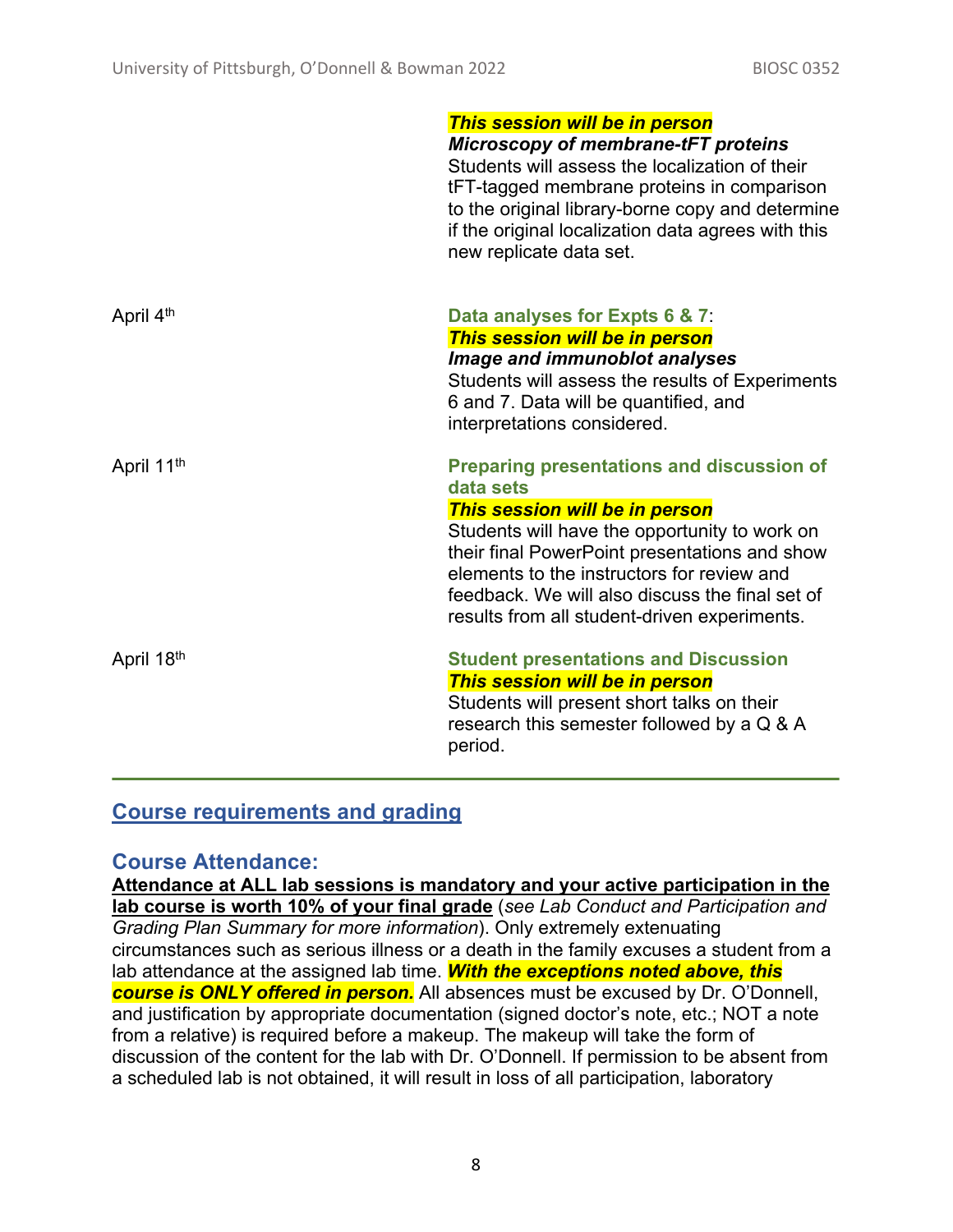notebook points, and other associated activities for the days in question. *If you miss more than 2 labs it will result in a failing grade.*

# **Pre-course preparation and timeliness:**

The lab will commence promptly at 1:00PM with a discussion of the techniques and approaches for the experiments to be executed that day. *You must prepare for the lab in advance so that we can begin executing experiments as soon as the initial lab discussion is completed in order to ensure that you can complete the assigned tasks during lab periods.* Each time you are late to class, or are not prepared for the lab, it will result in loss of participation points.

# **Lab conduct, professionalism and participation:**

Lab safety is of critical importance. There is no food or drink allowed in the lab. All long hair must be pulled back, and clothing or accessories with dangling parts may not be worn. Close toed shoes must be worn in lab. Backpacks and coats must be stored outside of the lab and not at the bench. You must review the protocols provided before the start of lab and understand the research being executed as well as the equipment and chemical risks before starting.

While in the lab it is important to work both independently to achieve a specific objective, and with your team. Pay attention and ask questions during group discussions to ensure you understand the objectives for the lab and the scientific background. Though you will occasionally work as a socially distanced team on Zoom, ALL group members should be providing feedback on how evenly the lab work was distributed and the instructor and teaching and participating. Be sure to label your materials clearly with your lab name, the date, and the content. You must have your virtual lab notebook set up and ready at the start of each class as **we will be grading a prelab assessment for each experiment to help gauge your preparedness for the day's experiment.** 

You must focus on the science at hand for the duration of the lab. Professionalism in the lab includes--but is not limited to--not using cell phones or computers for anything other than lab-related tasks, keeping conversations directed to lab work, taking careful notes on experimental procedures, and offering to answer questions before being called on. *Your active participation in the lab accounts for 10% or more of your final grade.*

# **COVID-19 SAFETY**

There is no doubt that this semester has the potential to continue to be a shifting situation given the ongoing COVID-19 pandemic. For the most up-to-date information and guidance, please visit **coronavirus.pitt.edu** and check your Pitt email for updates before each class. To ensure the safety of students and instructors during the lab course, and providing you with a high-quality learning experience, the following policies will be implemented and followed without exception: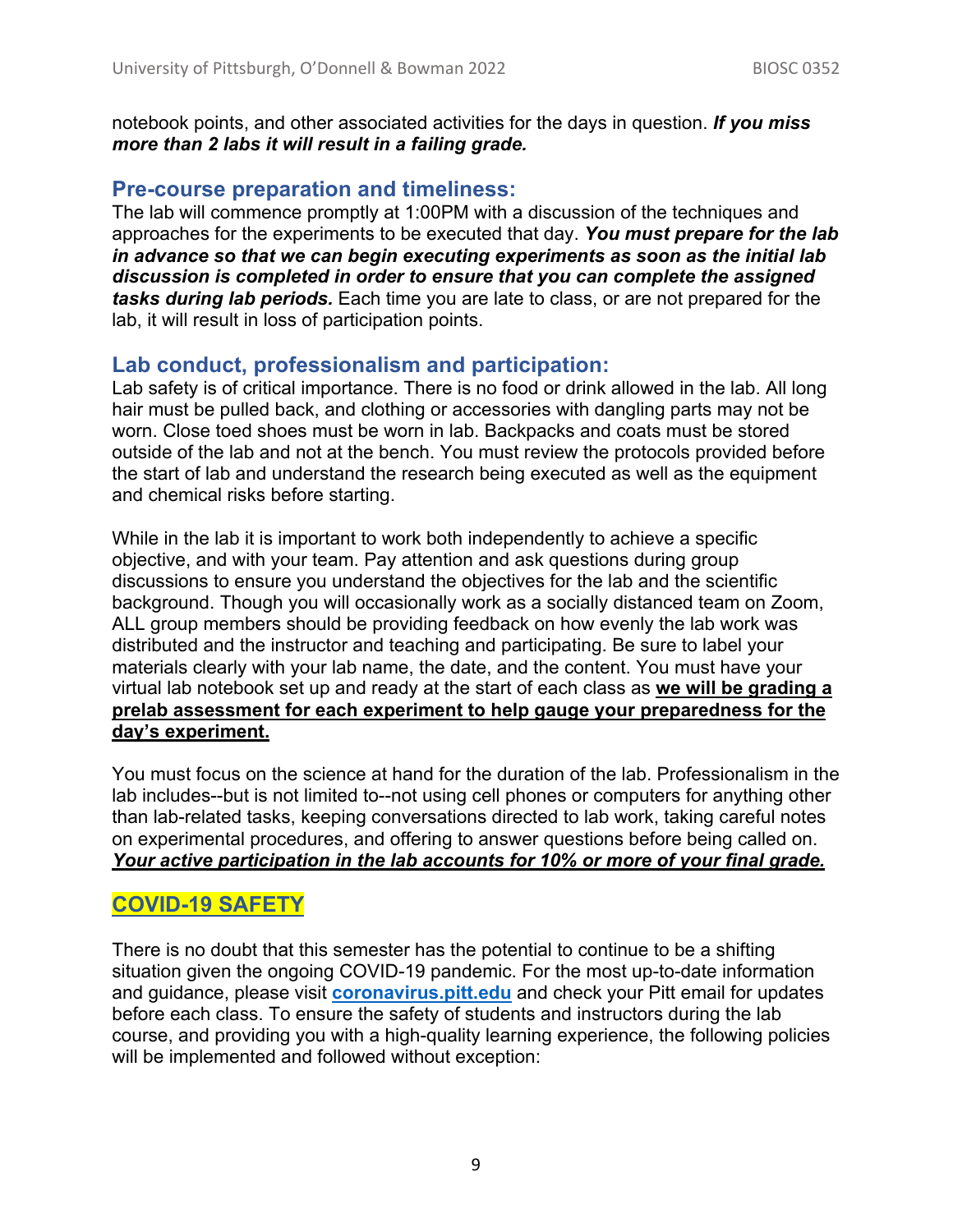**When in the lab you must wear a face mask and gloves AT ALL TIMES.** You

will not be permitted in the building or the lab without a mask. You cannot remove your mask or gloves (other than to change them) while you are in the lab space. The CDC has guidance on masks and how they are to be worn in indoor situations, such as our lab environment, to help prevent the spread of COVID19

(https://www.cdc.gov/coronavirus/2019-ncov/prevent-getting-sick/about-facecoverings.html).

• **All benches will be disinfected prior to your start in the lab, and you must disinfect your work area at the end of each lab session with the provided cleaners.**

• **The safety of all lab members is the highest priority. If you are unwell, please do not come to class and alert Dr. O'Donnell and Mr. Bowman of the situation.**

• Be flexible and resilient. We will work with you to accommodate changes as they may arise in this every changing environment. Know that we are trying our best to provide you with a cutting-edge research experience in challenging circumstances and we are aware that you are navigating some tough situations surrounding the pandemic as well. We will always try to be supportive but clear and open communication is needed.

# **Computers:**

You will need access to computers and the internet to participate in data mining experiments and other data manipulations in this lab course. Please, if possible, bring your laptop computers to each lab meeting. In addition, there will be free software downloads we will recommend for your use as the course progresses. *All communications through the course will be done via email, Canvas and Lab Archive and so you will need access to your Pitt login information as well.*

# **Text and Materials for this course:**

The text for this course will consist of handouts/protocols prepared by the course instructors and will include material from many sources, all provided by the instructors at the appropriate time. These resources are referenced throughout the handouts. *Weekly additions or amendments will be given to students via Canvas, Lab Archive, and/or email.* In addition, students are required to have an updated laboratory notebook before lab work begins. (Even though you will be working in groups, each student should have their own Lab Archives notebook and make independent updates.) Instructions for maintaining a lab notebook are in Lab Archives and the expectations for a completed lab notebook prior to the start of a new lab are included for reference below (*please see Keeping a Lab Notebook)*.

# **Communication and Course Information:**

Almost all course information will be provided on Canvas and/or Lab Archives or via email to your student University of Pittsburgh accounts. Please be sure that you have access to and regularly check this email account in order to not miss critical information. Any video recordings will be linked from Lab Archives/Canvas in Panopto and you can also access videos via direct access to Panopto.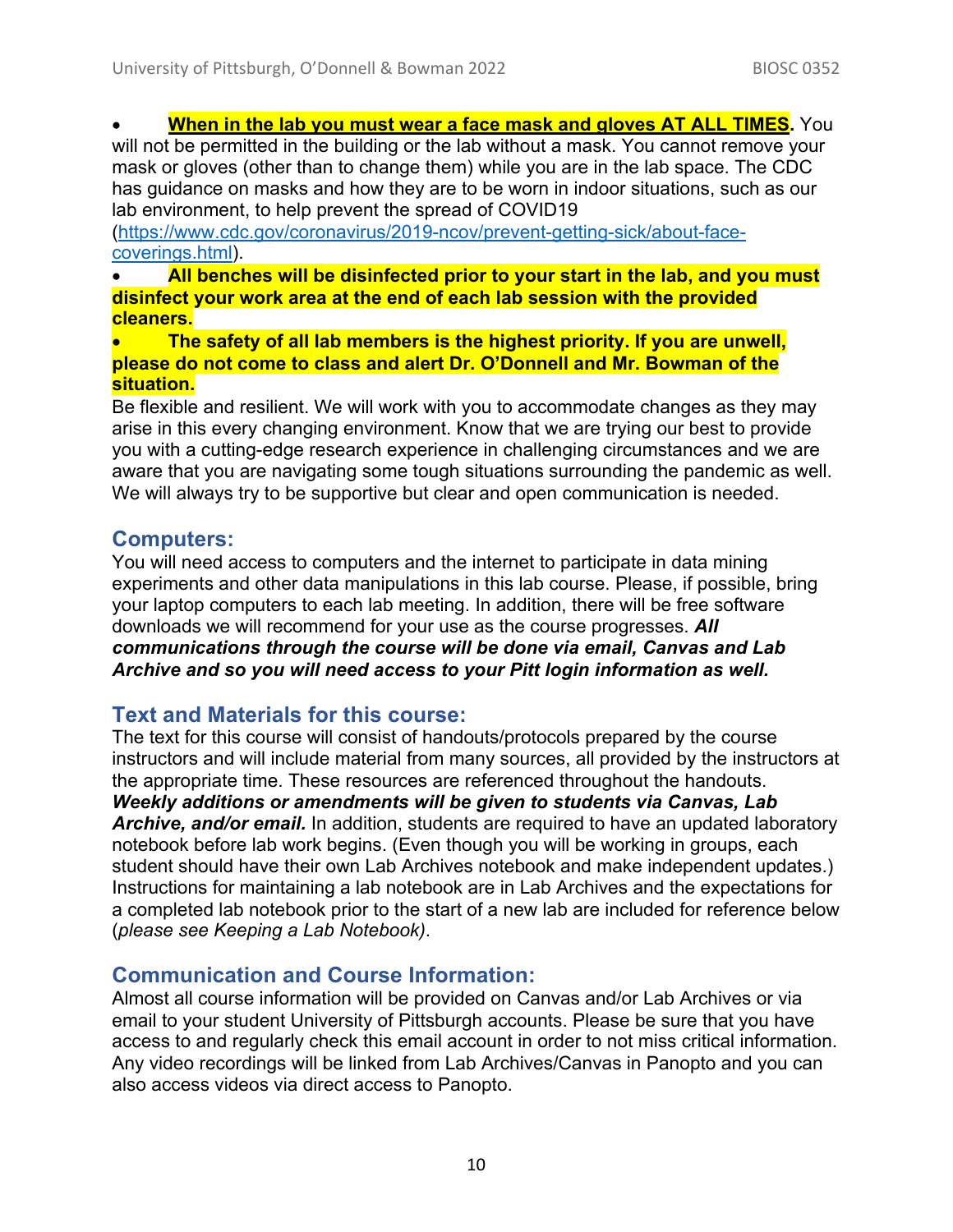# **Assignments, prelab questions and lab notebook checks:**

Unless otherwise indicated, assignments are due at the start of the laboratory class. Most assignments (probably ALL!) will be submitted via Canvas or Lab Archives to make this process streamlined. *There is a summary of prelab questions and assignment dates in the Course Schedule document that is also posted on Canvas/Lab Archives. These dates may change but an announcement will be provided if that is the case.* 

For course work to be handed in, only PDFs, Microsoft WORD, Excel or PowerPoint documents will be accepted unless otherwise indicated. Follow the naming conventions defined below when submitting work electronically:

### **LASTNAME\_DATE\_Title of assignment**

We will be checking your Lab Archive notebook throughout the semester to make sure it is complete and up to date. **Maintaining your lab notebook is worth >10% of your grade and so please work to keep this management system up to par.** Have you updated the data in your lab notebook with the results from the last experiment? Have you presented a summary and interpretation of the results? These will be graded by the end of each Monday and so please ensure they are done prior to the start of the lab.

# **Keeping a lab notebook:**

#### (*You must use Lab Archive to maintain an up-to-date record of what you have accomplished in the lab*.)

The purpose of the laboratory notebook in this class is threefold:

- 1) To provide you with valuable experience in keeping a laboratory notebook.
- 2) To provide you with a resource to develop your oral presentations for this course.
- 3) To provide you (and us) with a written record of the successes and failures of the experiments performed in this class and a record of the data generated that could be used in future publications.

### *The record of every experiment should contain the following:*

**Title** of the experiment

**Purpose and Question**: One or two sentences that describe the objective/purpose of the experiment/procedure and the question we are trying to address

**Flowchart**: You will rewrite the posted protocols in the form of a flowchart, with minimal text and diagrams as needed. The flowchart should give you a quick guide to the day's experiment and should be **completed BEFORE you enter the lab**. These will be graded as part of your lab notebooks for the lab each day, ensuring that you have read and understand the protocol we will execute. This can also help you identify places where you have a question or are unsure of a protocol. *Be ready for instructors to ask you questions about the flowchart at the beginning of each lab.*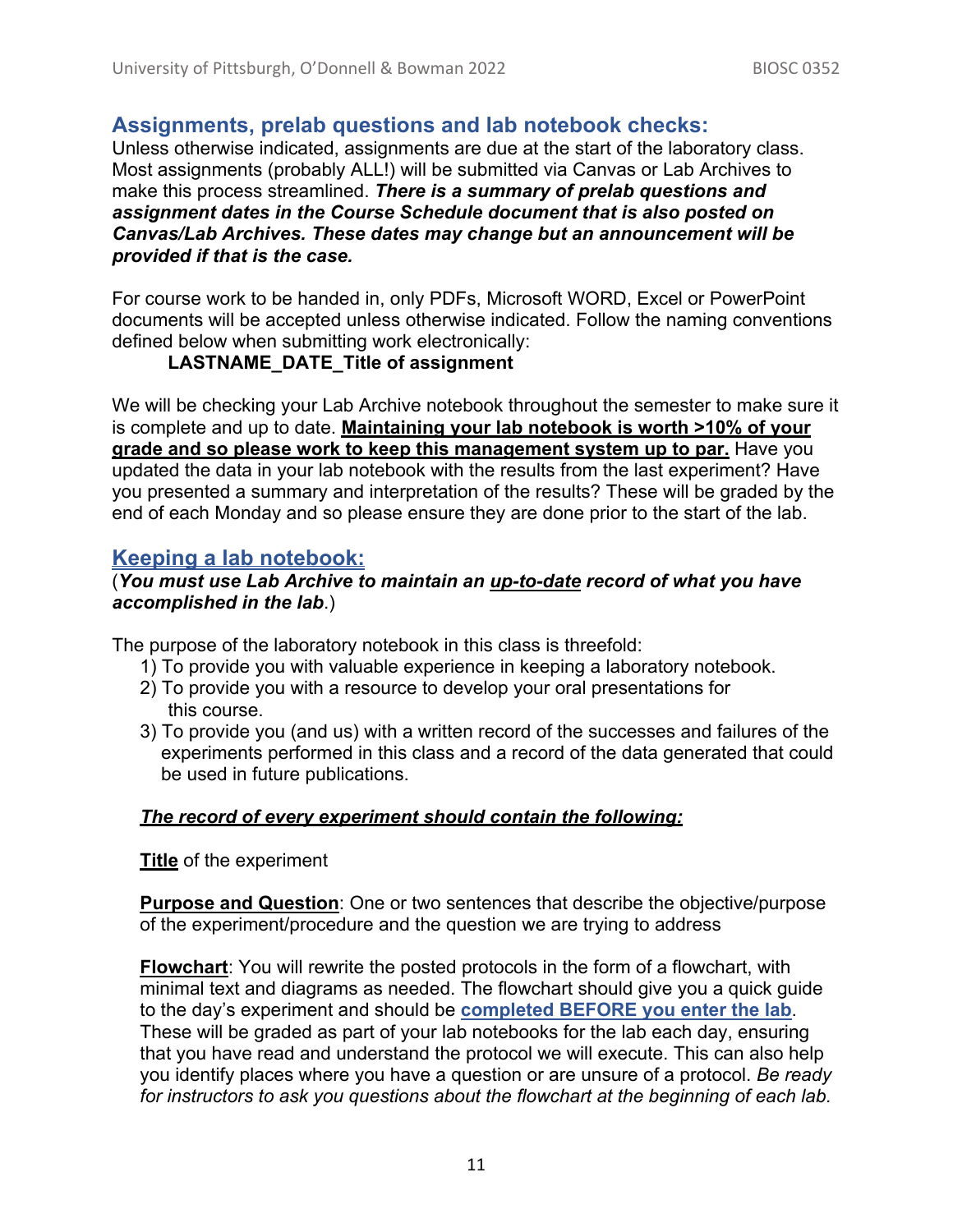**Procedure (methods with any modifications):** Description of the experiment. This includes the protocols as well as the important materials. Reference the protocol handouts and place them in the notebook at the correct location, if you don't want to rewrite them fully. However, you *must* indicate any change that you made to the protocol. **Be** *very* **specific.** Indicate any problems you encountered.

**Results (include data as an attachment)**: **Record everything that happens, or doesn't happen—it's all data. Do this AS YOU ARE WORKING and not after the fact**. Add results directly into your notebook as electronic images and make notes in Lab Archives about any changes to the protocol as you are working through the experiment in real time. If your data is in the format of a larger set of computer files (i.e. microscopy imaging data set or search of a database) indicate the filename where the data can be found so that you or someone else can find it easily. Typically, you will be able to upload these as well to Lab Archive, but if you have questions about how we can help you figure that out. There will be several examples of Excel files as raw data for experiments that will need to be managed. Where needed we will help you learn to maintain these files in a way that makes sense.

**Analyses:** Some data sets will require computational and/or quantitative analyses and, where applicable, these should be included here. In many forms, these will be Excel files for large data sets that have been manipulated or sorted in specific ways and they should be uploaded in this section as attachments. Alternatively, you may have statistical analyses that you have performed in Prism software to upload. Anything you have done to assess the data generated goes into analyses.

**Conclusion (your interpretation):** Please summarize the data and draw conclusions about your findings based on the results. This can include comments about why the experiment may or may not have worked as anticipated. What does the result mean in the bigger context of our research goals for this project?

*Remember: A good lab notebook should contain enough detail that any other person could repeat the same experiment and obtain the same results. Reproducibility is a key requisite for any phenomena to become a scientific fact!! Keep your notebook up to date! You should make notes as you do the work, and NOT after the fact. (Your memory is not that good :) For this reason, you MUST bring your notebook to each lab AND use it. EVERY observation is important.* 

*We will be checking your notebooks throughout the semester to make sure that all information from the last experiment is present and up to date.*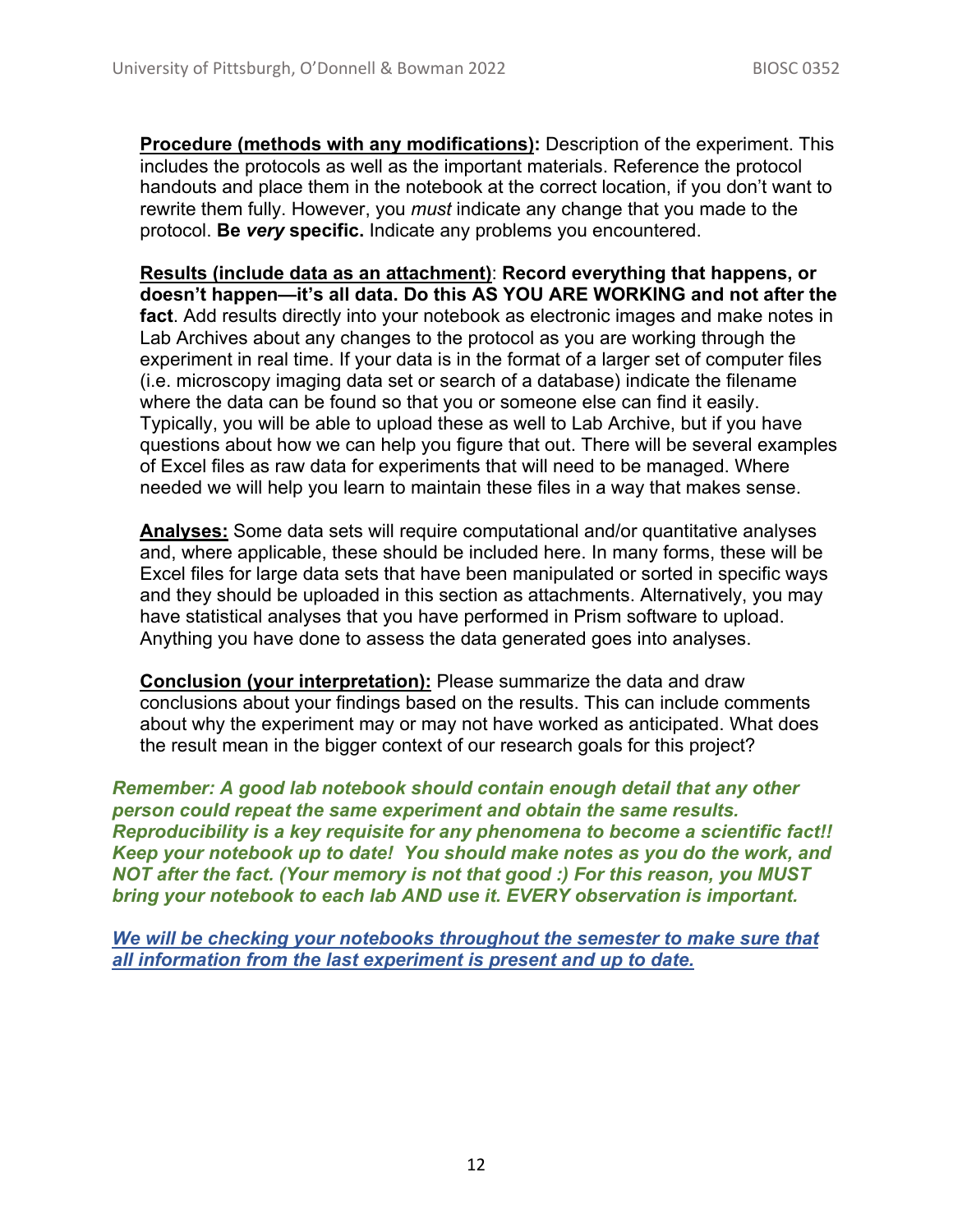# **Grading Summary**

#### **Tentative Grading Plan for BIOSC 0352 Spring 2022 Maximum of 500 points = 100% of lab grade**

| <b>Attendance &amp; Participation</b>                                                       | 50 points  |
|---------------------------------------------------------------------------------------------|------------|
| Prelab questions (5 points each)                                                            | 60 points  |
| Lab Notebooks (checked 3x in semester)                                                      | 60 points  |
| Lab Assignments and Figure Development<br>(Typically, 18 points each with noted exceptions) | 180 points |
| 1 <sup>st</sup> Oral Presentation                                                           | 75 points  |
| 2 <sup>nd</sup> Oral Presentation                                                           | 75 points  |

An outline of tentative deadlines for each project in the course will be provided separately. Rubrics for each portion of the assessment will be posted with specific assignments closer to the due dates.

#### **Grading Scale:**

| A+  | 97-100 |
|-----|--------|
| А   | 93-96  |
| А-  | 90-92  |
| B+  | 87-89  |
| В   | 83-86  |
| в - | 80-82  |
| ር+  | 77-79  |
| C   | 70-76  |
| D   | 60-69  |
| F   | <60    |

# **Zoom Policy**

Students and instructors are expected to work together to ensure a respectful and productive online learning environment. The University of Pittsburgh Student Code of Conduct applies to all behaviors, including online and in-person communications and interactions with classmates and instructors. We expect you to be professional and respectful to others when attending classes on Zoom. The following policies will be in effect for the duration of our online portion of the course using Zoom. Please carefully review these policies and direct questions to your section instructor. All students are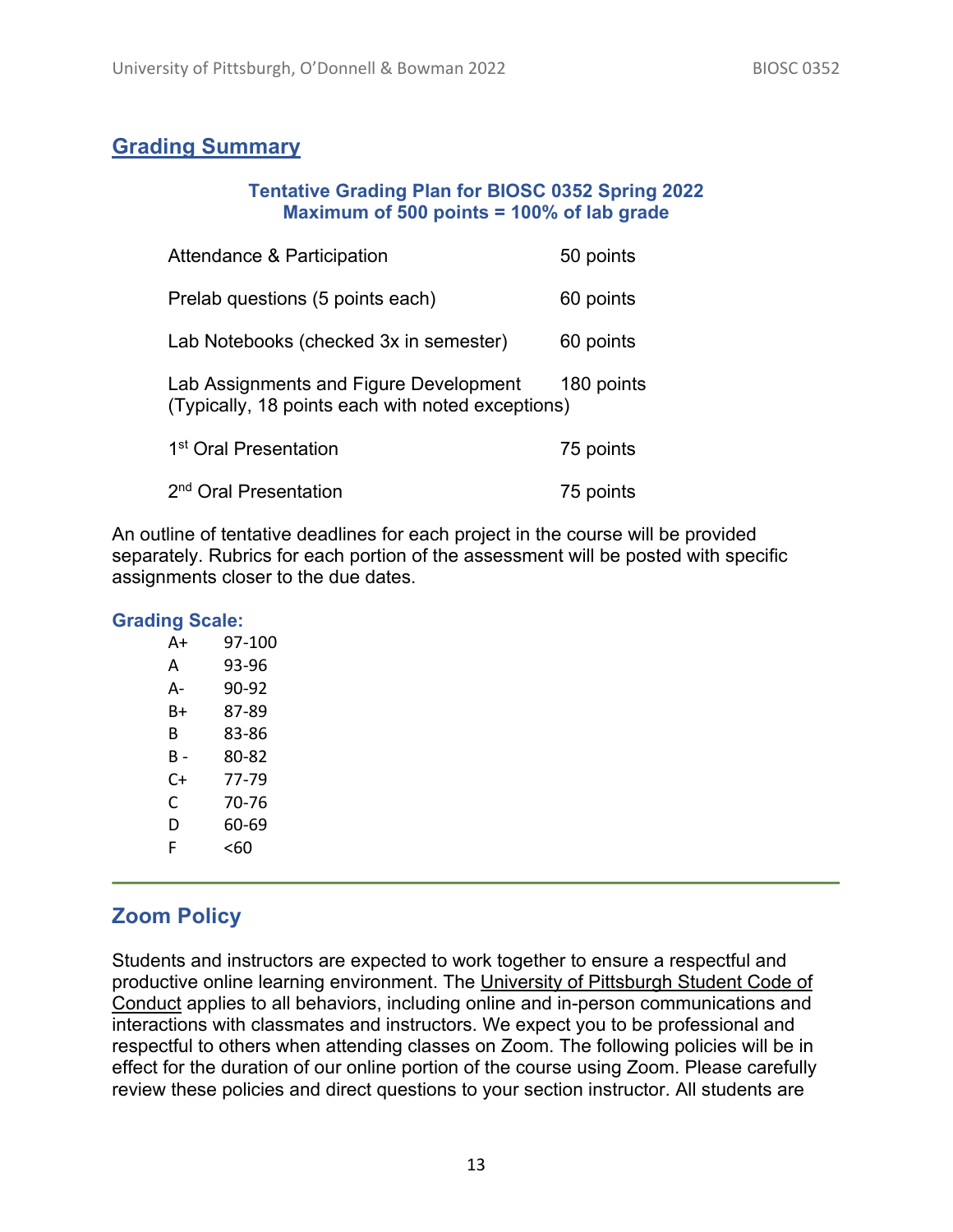expected to adhere to these policies in order to facilitate a professional and safe learning environment. Please note that these policies were drafted with your best interest in mind. *All of you want to get as much as possible out of this class. The policies outlined below will help with that and make the online class experience as ideal as possible. We understand it is not the same as meeting in the lab in person to perform all the experiments. But this is how we have to do it for the first two labs this year and we are all in this together. We need each other's support in order to make this a good experience for everyone.*

**NOTE: Class meetings on Zoom (including video, audio, and chat text) will be recorded and made accessible to all students enrolled in this course. Please do not share them with individuals who are not enrolled in the class.** Violations are subject to the University of Pittsburgh Student Code of Conduct.

- **Please sign in to Zoom using your Pitt Zoom account. Please also use your preferred first name and last name as listed on the class roster. You will be entered into the course waiting room and will be individually admitted into the meeting by your section instructor to ensure the security of the course meeting.** Your instructor relies on recognizing student names to take attendance and to form student groups in Breakout rooms*. If you prefer to use a nickname or other preferred name, please inform your instructor on the first day of class*. If you have changed your name to better reflect your gender identity, please email the instructors so that they can update the course roster with your preferred name and pronouns. You can change your preferred name within the Pitt system by following these instructions. **If your instructor is unable to match your Zoom display name with the official course roster, you will not be admitted into the Zoom meeting.**
- If you do not have access to a computer or smartphone with internet access, you can participate in the Zoom meeting by calling with a landline telephone. This is not optimal, but it will allow you to participate in the meeting via audio. Please contact your instructor if you are having difficulty in obtaining an internet-enabled device with access to the internet to use for class.
- **Stay focused**. It is very tempting to multitask during an online class, but multitasking has been shown to increase the time students need to study for a course as well as lowering students' grades. Additionally, use of other apps on your device that are not relevant to class will reduce your available bandwidth, resulting in poor quality Zoom connections and frequent disconnections to Zoom. We recommend only running apps that are currently being used in the course while you are participating on Zoom.
- **Find a comfortable environment for class.** Review some good practices for staying organized in online classes and setting up an ideal home workspace. Feel free to keep snacks/drinks readily available in your work area. Take a quick stretch break when needed.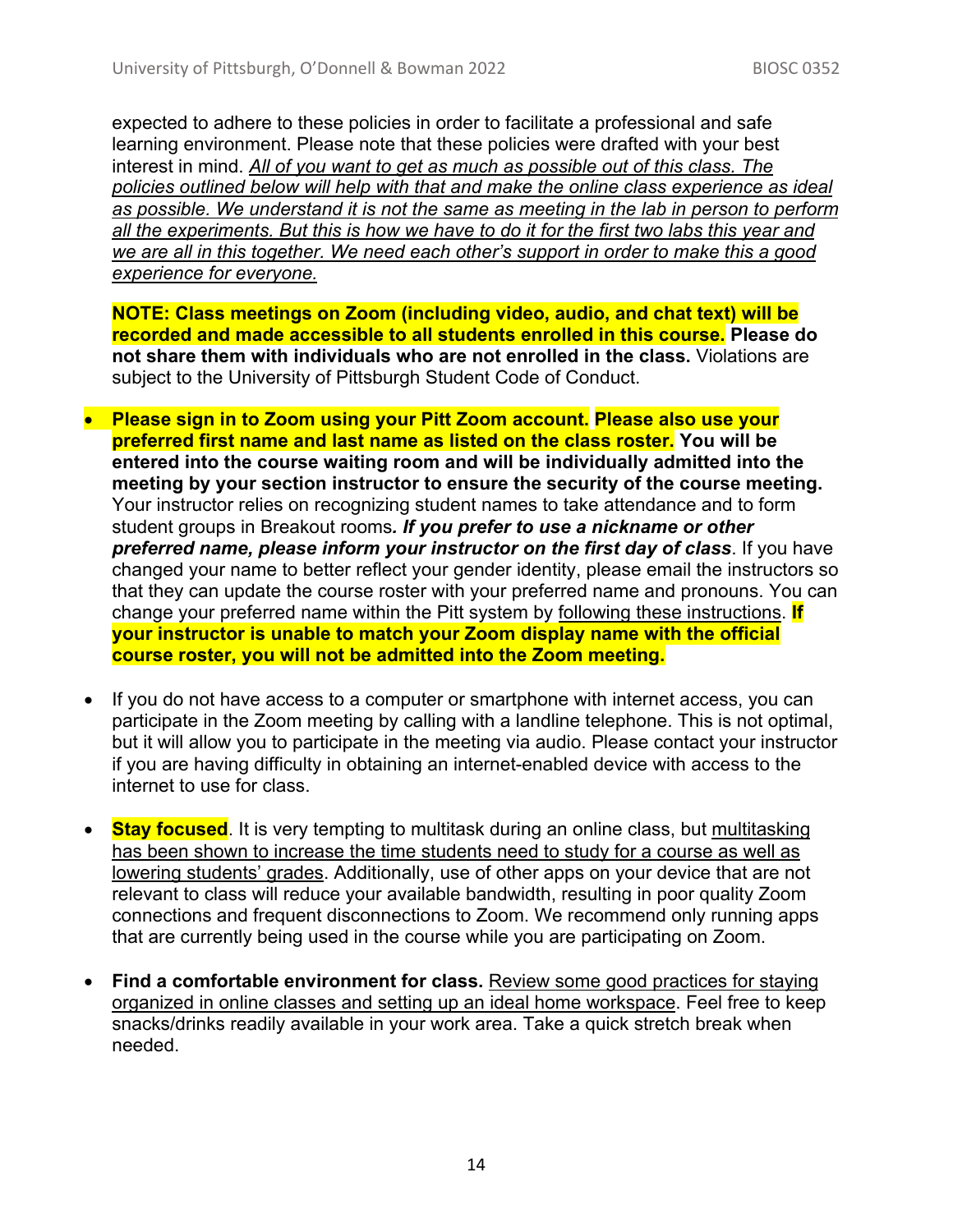- **Do not share Zoom links with any person NOT registered for this course.** We respect students' rights to privacy and to a safe classroom environment free of outside disruption. Unauthorized participants will be immediately removed from the meeting and violations will be reported to Student Affairs.
- If you need technical help, you can contact the Pitt IT Help Desk by calling 412-624- 4357, emailing helpdesk@pitt.edu, submit a help request online, or chat live with a Help Desk technician. Help Desk technicians are available 24 hours per day, 7 days per week.
- **Turn on your video when possible.** It is helpful to be able to see each other, just as in an in-person class. However, in cases of limited internet bandwidth or no availability to a webcam, we recommend an audio-only connection.
- Using a virtual Zoom background can be very helpful if you cannot find an environment without a lot of visual distractions or if you aren't comfortable sharing your background. Get creative, but please keep your background choice professional and respectful to others.
- **Keep it clean!** Don't share anything on the video or during screensharing that you wouldn't want put up on the projector in class.
- **Mute your microphone when you are not talking.** This helps to eliminate background noise.
- **Use a headset if possible.** If you have access to headphones with a microphone, please use them. This will improve audio quality and is particularly important when you Zoom with your remote lab group partners during lab time.
- **Work in a quiet place if possible.** Turn off any music, videos, etc. in the background.
- **In the Chat - Stay on topic.** Please use the chat window for questions and comments that are relevant to the class; the chat window is not an appropriate place for socializing or posting distracting comments. The chat window should be kept free of off-topic information to allow others to quickly sort through information needed to address questions/comments about course material.
- **Disrespectful comments and hate speech will not be tolerated in the chat.** Just as in the physical classroom, respectful behavior is expected from all class participants. In order to protect the safety of all students in the course, any student making disrespectful comments or hate speech in the Zoom meeting or in the Chat will be removed from the Zoom meeting for the day and will not be permitted to rejoin the course until meeting with the course instructors to review appropriate behavior standards. Repeated violations will be reported to Student Affairs.